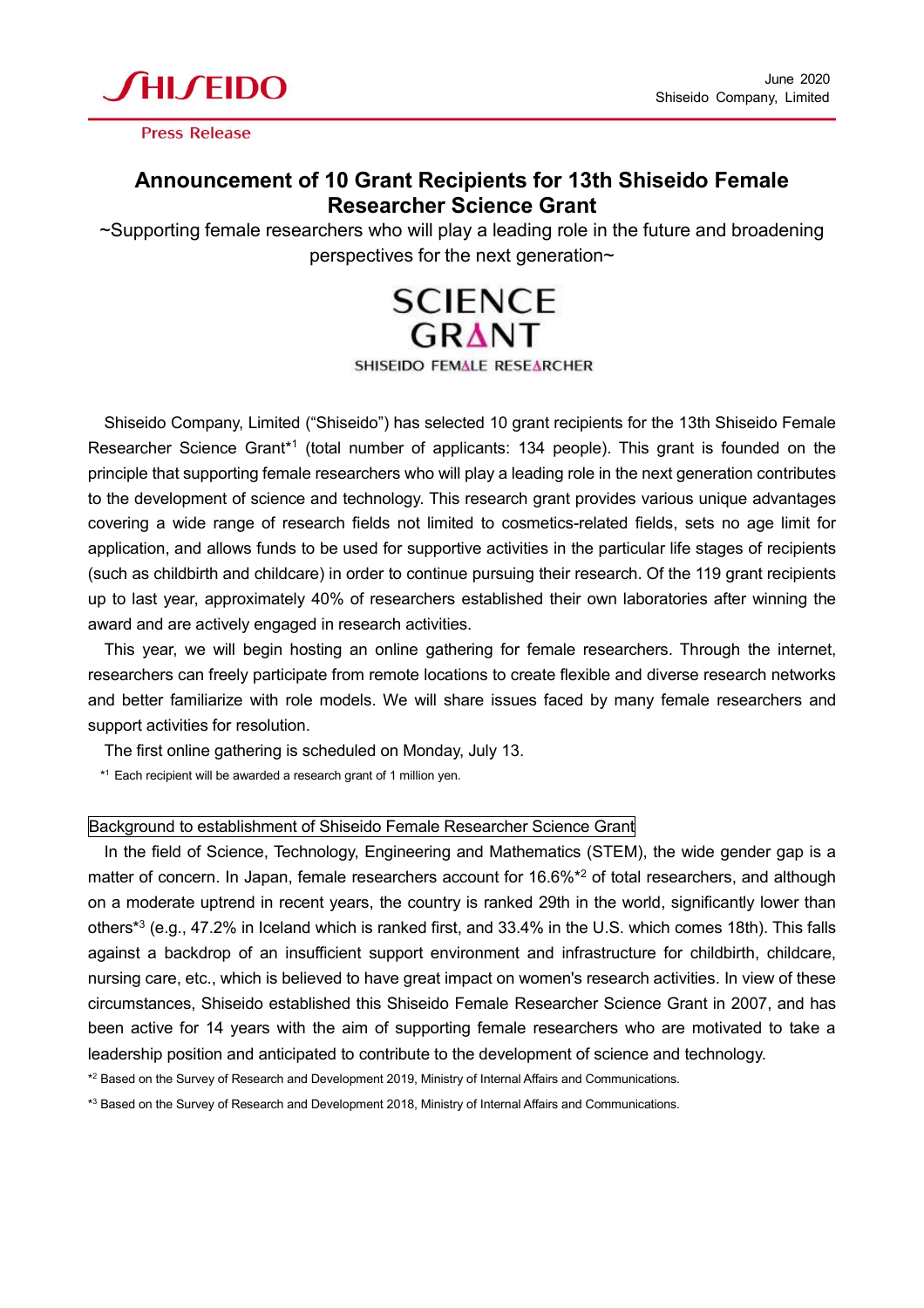## Supporting female researchers

This grant has expanded research areas, targeting female researchers in all fields of natural sciences. Funds are allowed to be used not only for research expenses such as reagents and equipment, but also for supporting expenses such as babysitter fees during business trips, employment costs for research assistants, and conference participation fees, etc.



12th grant presentation ceremony

Previous grant recipients have commented that this grant provided them with opportunities to communicate and exchange opinions with other researchers from different fields, leading to the further development of research.

Shiseido has set "Respectful Society" as one of its Sustainable Beauty Initiatives toward achieving its corporate mission "BEAUTY INNOVATIONS FOR A BETTER WORLD" and aims to achieve "gender equality" promoted under the United Nations' Sustainable Development Goals (SDGs). Shiseido will continue to engage in a wide range of women's support activities to realize a society in which women can maximize their potential.

Outline of grant recipient online gathering

Date and time: Monday, July 13, 2020 13:30-15:00

Purpose: Creating research networks for grant recipients

Format: Online gathering via Microsoft Teams\*

\* Connecting each site from the Shiseido Global Innovation Center (S/PARK) 2F S/PARK PLAZA

(1-2-11 Takashima, Nishi-ku, Yokohama-city, Kanagawa prefecture).

| Grant period: July 2020~June 2021 |                           |                                  |                                              |  |  |
|-----------------------------------|---------------------------|----------------------------------|----------------------------------------------|--|--|
| Name                              | Affiliated Institution(s) | Post                             | Research Theme(s)                            |  |  |
| Aya Mizutani                      | Department of             | Associate<br>Professor           | [Material Engineering/                       |  |  |
| Akimoto,                          | <b>Materials</b>          |                                  | Medical Engineering/Polymer Chemistry]       |  |  |
| Ph.D.                             | Engineering, School       |                                  | Adhesion control of hydrogel surfaces by     |  |  |
|                                   | of Engineering,           |                                  | surface-initiated precise polymerization     |  |  |
|                                   | University of Tokyo       |                                  |                                              |  |  |
| Mari Yuasa,                       | Institute of              | Assistant<br>Professor           | [Life Science/Drug Discovery Chemistry]      |  |  |
| Ph.D.                             | <b>Biomaterials and</b>   |                                  | Development of new retinoid combination      |  |  |
|                                   | Bioengineering,           |                                  | therapy that regulates maturation and        |  |  |
|                                   | Tokyo Medical and         |                                  | degradation of nuclear receptor protein      |  |  |
|                                   | <b>Dental University</b>  |                                  |                                              |  |  |
| Michiko                           | Division of               | Junior<br>Associate<br>Professor | [Pharmaceutics/Manufacturing Pharmacy]       |  |  |
| Horiguchi,                        | Pharmaceutics,            |                                  | Development of the nano drug delivery system |  |  |
| Ph.D.                             | Faculty of                |                                  | for the targeted cells and tissue            |  |  |
|                                   | Pharmaceutical            |                                  |                                              |  |  |
|                                   | Sciences, Sanyo-          |                                  |                                              |  |  |
|                                   | Onoda City, Tokyo         |                                  |                                              |  |  |
|                                   | University of Science     |                                  |                                              |  |  |
|                                   | in Yamaguchi              |                                  |                                              |  |  |

13th Shiseido Female Researcher Science Grant : List of grant recipients